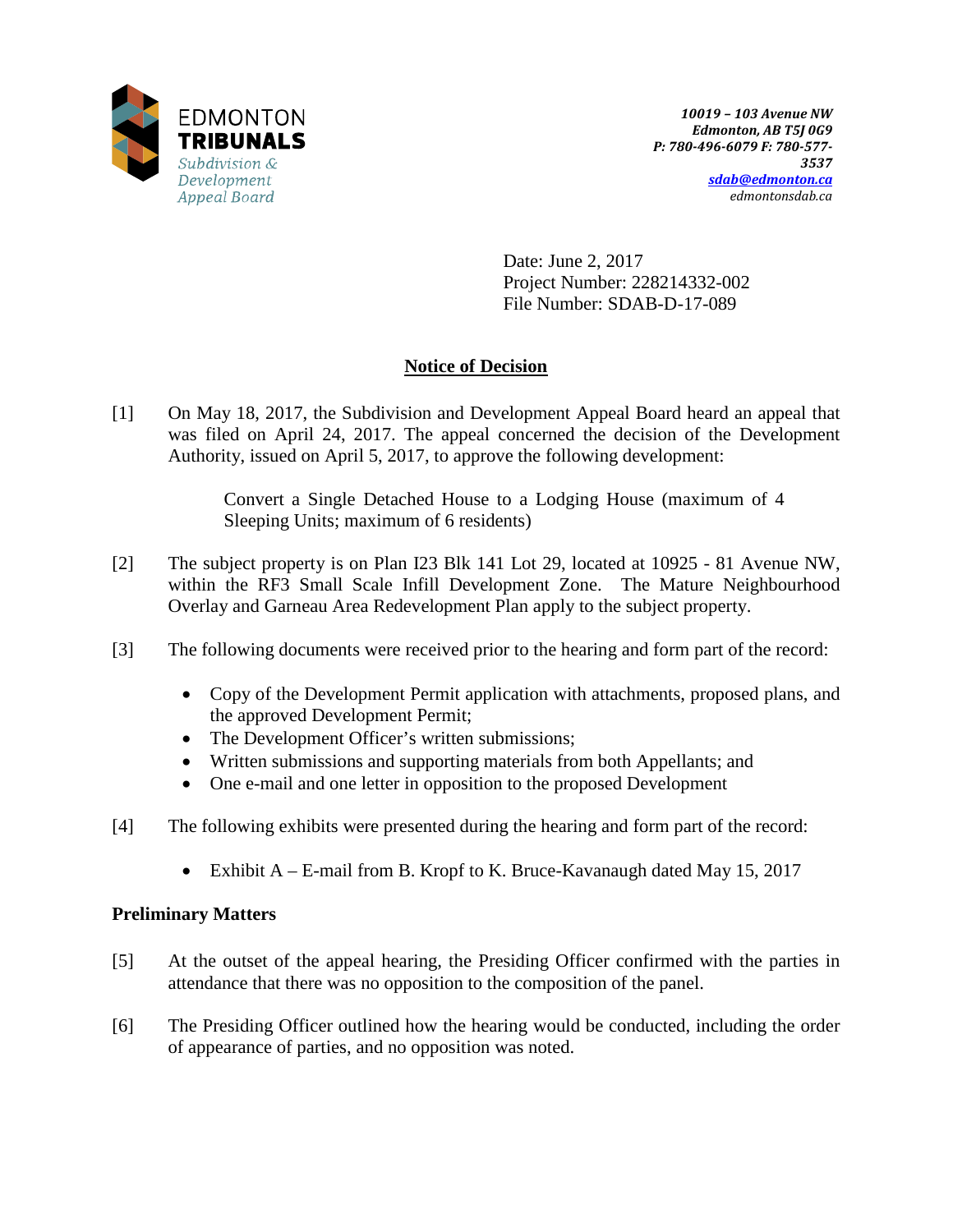[7] The appeal was filed on time, in accordance with Section 686 of the *Municipal Government Act*, R.S.A 2000, c. M-26.

#### **Summary of Hearing**

- *i. Position of the Appellants, Ms. K. Bruce-Kavanaugh and Ms. M. J. Dawson*
- [8] The Appellants made a joint presentation to the Board. They are both long-term Garneau residents.
- [9] The previous owner proceeded to do renovations to the subject property and only applied for a permit when he was challenged by the Appellants. He led them to believe that the house was going to remain as a single family home and the scope of work on the permit issued on February 9, 2016, was "to construct interior alterations to an existing Single Detached House, - basement development (not to be used as an additional Dwelling)." The construction value was stated as \$8,000 on the application and there was no mention of the addition of extra bathrooms.
- [10] Realtor information prior to renovations presented the house as a single family home with three bedrooms on the main floor, 2 bedrooms on the upper floor, two bathrooms and a partially finished basement. After renovations the house had 10 bedrooms and 10 bathrooms with a kitchenette in the basement. An advertisement was taken out by the current owner offering 10 bedrooms for rent.
- [11] The previous owner of the house never obtained the required final inspection. A complaint triggered an inspection of the property on November 9, 2016. This inspection showed that the building was being operated as a lodging house and a Development Permit application was subsequently made by the current owner to convert the Single Detached House to a Lodging House. The permit was approved, with notices, for a maximum of four Sleeping Units and a maximum of six residents.
- [12] The Development Officer failed to correctly apply Policy Number 1.2 of the Garneau Area Redevelopment Plan when making his decision of approval, in particular the direction that future residential development in this area of Garneau was to be family oriented. She quoted the reasons for the policy:

These areas at present provide mainly family oriented housing. A major issue here has been the intrusion of high density redevelopment into predominantly single family residential areas. This policy will protect these residential areas by ensuring that residential redevelopment is compatible with the existing character of the area. Encouraging family oriented housing in this area of Garneau supports General Municipal Plan Policy 5B.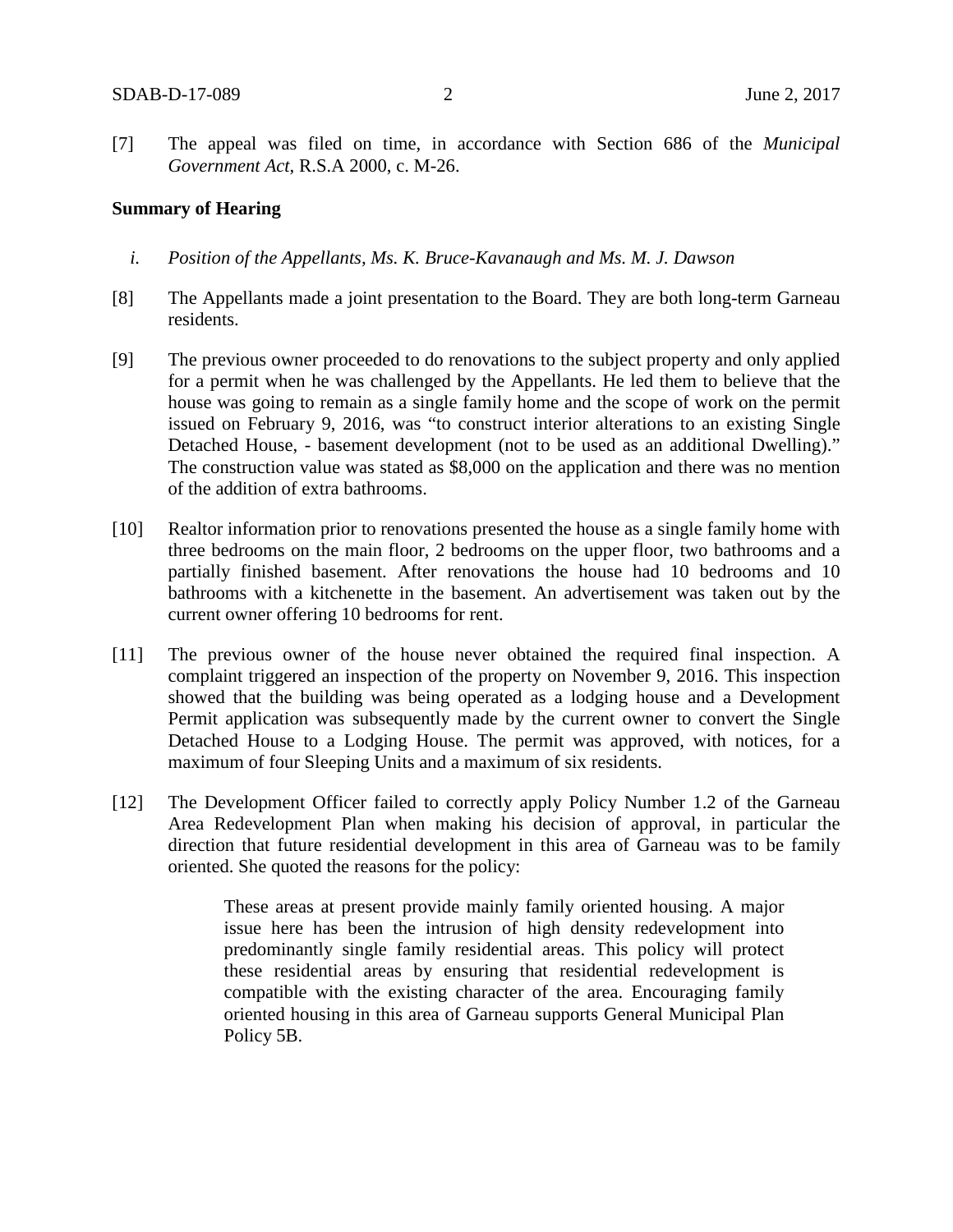- [13] Section 11.2 of the *Edmonton Zoning Bylaw* gives the Development Officer authority to grant a variance for an application that does not comply with the Bylaw if the proposed development will not unduly interfere with the amenities of the neighbourhood nor materially interfere with or affect the use, enjoyment or value of neighbouring parcels of land. The Development Officer failed to apply this section correctly, as neighbouring property owners are adversely affected by the proposed development. This is demonstrated by the two affected property owners appearing today in opposition to the development as well as the eight letters of opposition contained in Ms. Dawson's submission under Tab 6 of her materials.
- [14] Section 11.3 of the *Edmonton Zoning Bylaw* was also not applied correctly as there is no "unnecessary hardship or practical difficulties peculiar to the Use, character, or situation of land or a building, which are not generally common to other land in the same Zone" associated with the proposed development. The Development Officer granted the variance as the site area was not large enough for a lodging house; however, having a lot size less than 800 square metres is not unusual for south Garneau and should not be considered an unnecessary hardship. Tab 4 of Ms. Dawson's materials shows that the average lot size along this block is just over 400 square metres.
- [15] Tab 5 of her materials provides examples of properties with a site area greater than 800 square metres in South Garneau. This illustrates that there are properties in the Garneau neighbourhood where a discretionary use Lodging House could be applied without the requirement for such a large variance.
- [16] The size of the relaxation granted to the site area from 800 square metres to 404 square metres cannot reasonably be described as a variance, but instead represents an effective change to the zoning requirements themselves.
- [17] Enforcing a non-compliant development is difficult and costly; therefore it is important to get things right from the start. If not for complaints, the City would not have known about this illegal Lodging House.
- [18] The configuration of the house exceeds the development limit of four sleeping units. Had the previous owner not circumvented the correct process, the Development Officer would have addressed any issues before construction happened. Houses in Garneau flip often and there is nothing to stop a future owner from renting out all 10 rooms.
- [19] Garneau is one of the oldest communities in Edmonton, and its central location makes it popular with a mix of young families, seniors, young professionals and students. Family oriented development is especially encouraged in the Garneau Area Redevelopment Plan Policy Number G.1: "Future residential development in Garneau will, where possible, provide for a mix of unit types as defined by size, amenity space and access and family oriented housing will be especially encouraged".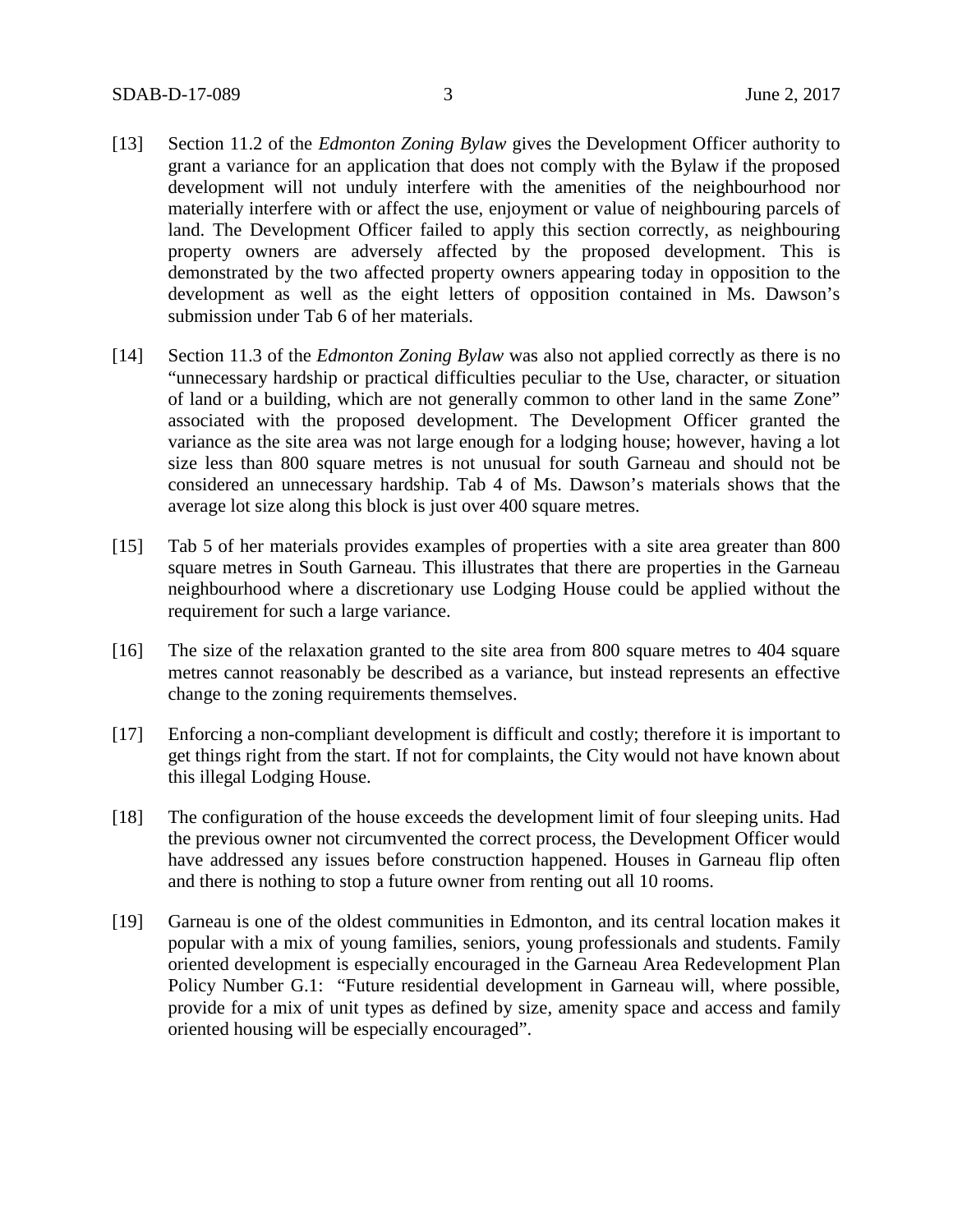- [20] Ms. Bruce-Kavanagh presented statistics from the 2016 Municipal Census which shows that 12.72 percent of the properties in Garneau are owner occupied, 56.27 are rented and 31.01 provided no response. This is a ratio of four rental properties to every owner occupied property. Rentals should be treated differently as they are not family oriented ownership.
- [21] The Development Officer stated that there is a capacity for up to 29 Congregate Living Facilities in the Garneau neighbourhood as per the threshold regulations of Section 96 of the *Edmonton Zoning Bylaw.* Current records show approval for only eight Congregate Living Facilities within the neighbourhood (no addresses were provided).
- [22] These records are seriously out of date and many congregate living facilities exist in Edmonton without proper permits. There is already an excess of congregate living facilities on this block with two on the north side and one on the south side and the Appellants believe there are two additional facilities operating on the south side of the block. They do not know if there are permits in place for any of these facilities. It is incumbent on the City of Edmonton to establish the actual number of congregate living facilities on the block prior to approving another permit. Compliance with section 96 of the *Edmonton Zoning Bylaw* is not possible unless the City's records are complete.
- [23] The Development Officer stated that the maximum occupancy of the proposed Lodging House is the same as a Single Detached House with a Secondary Suite. These are both Permitted Uses in the RF3 Small Scale Infill Development Zone and could house six unrelated persons with a required site area of only 360 square metres. The Appellants feel the two types of developments cannot be compared. A lodging house is not family oriented. A Secondary suite owner generally lives on the property and maintains it to higher standards. A Lodging House does not have the owner present. The renters change from year to year and do not care about the condition of the property.
- [24] Ms. Bruce-Kavanaugh lives directly next door to the proposed development and feels that a Lodging House affects the enjoyment of her property. Her experience is there are problems associated with Lodging Houses such as drug and other crime issues, lack of maintenance, snow not being cleared and lawns not being maintained. Police are often called to these types of facilities. Lodging House tenants are more transient in nature and have no commitment to the community.
- [25] Parking is another real problem on this block and is restricted to those with parking passes during certain times of the day. Lodgers can obtain parking passes, adding to the problem, and often keep using the passes even after they move away.
- [26] While this application is for six people, their main concern is that if a house is configured to support ten people there is nothing to prevent ten rooms from being rented out in the future. Their experience is that this property has been operating as a ten person Lodging House in the past. They are concerned if this development is approved, a precedent will be set. The overall density of the block is already a concern.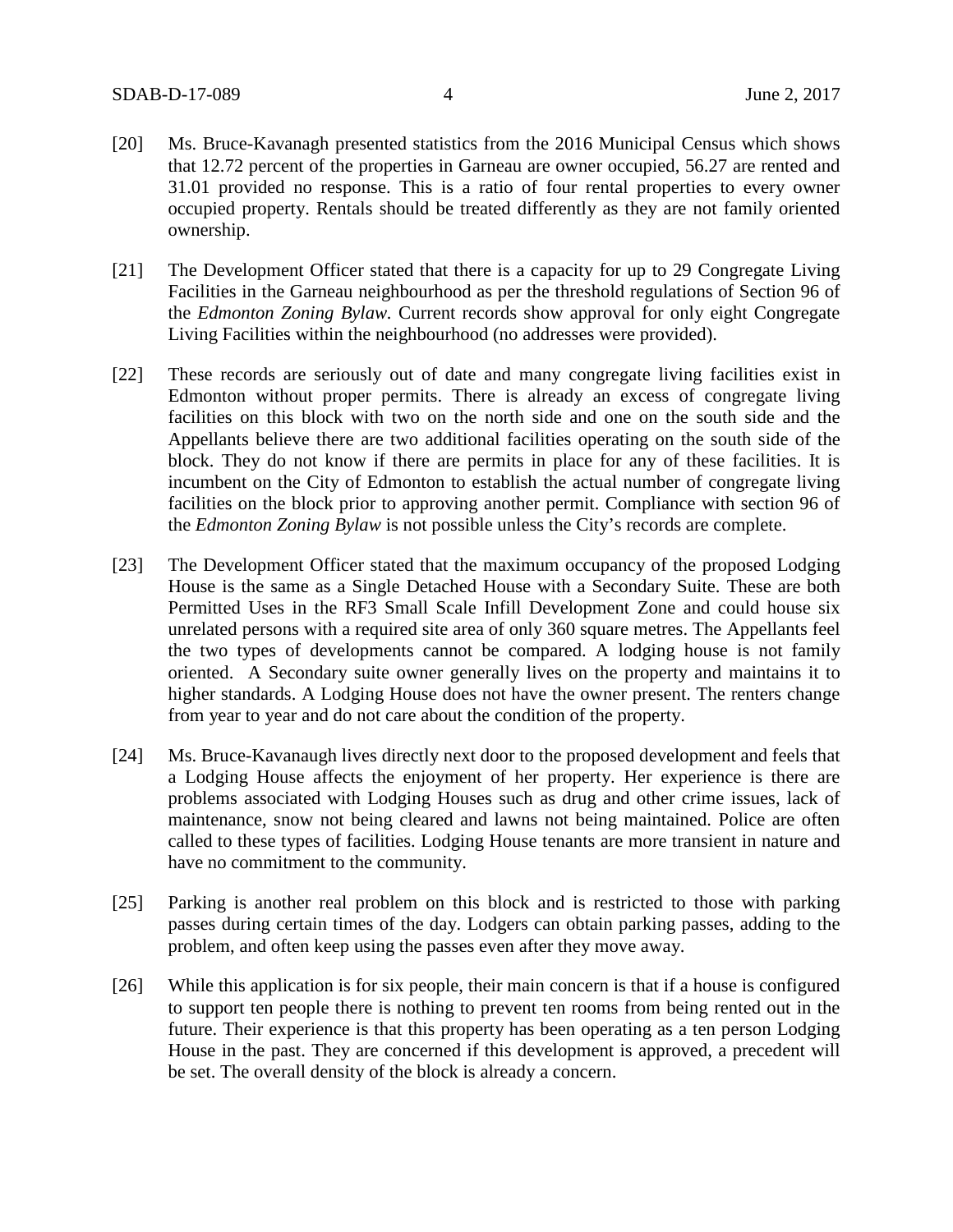- [27] No community consultation was conducted prior to the approval of the Development Permit.
- [28] Ms. Bruce-Kavanagh referred to an e-mail from B. Kropf, who has 43 years of City planning practice in Edmonton, 26 of those as a Planning Manager with the City of Edmonton. (marked Exhibit A). She read the following statement from this Exhibit: "Finally, it is generally accepted practice in Professional Planning that a variance should not be used to permit a "Use" which is otherwise not permitted. A semi-detached development is not permitted on a lot that is too small, and to allow a semi-detached development on the same size lot as a duplex "use" is tantamount to changing the zoning regulation, not simply modifying or easing it". While the development referred to is a duplex, the principle outlined in the e-mail applies here as well.
- *ii. Position of Affected Property Owner, Laura Siemens in Support of the Appellant*
- [29] Ms. Siemens is an affected property owner within the 60 metre notification zone and has lived in the neighbourhood for three years.
- [30] She has read the City of Edmonton Redevelopment Plan extensively and praised the family oriented housing plan. She is happy to see young families and baby carriages in the neighbourhood, which shows the plan is working, and encouraged the Board to "stay the course".
- [31] A Lodging House is a revenue-generating venture which requires a business licence to operate. It is not family oriented and that is not the intention of this area.
- [32] She spoke from the point of view of a developer who does the research and commits to investing within the community. It is important to ensure the same rules apply to all. If a feeling of uncertainty is created by allowing large variances, business and investment will slow down, and smaller developers will not want to come into Garneau.
- [33] Parking is already at a premium and the Lodging House will result in more parking permits being issued. Patrons of businesses along 82 Avenue often park along 81 Avenue during the evenings to avoid paying for parking, which exacerbates the parking situation. Ms. Siemens is often unable to find nearby parking for her own vehicle. Despite providing ownership documents to the City, she has been unable to obtain a parking permit because her vehicle has British Columbia licence plates.
- [34] It is difficult for contractors to park in the neighbourhood and she provided an example of a Telus service vehicle which was ticketed despite having flashing lights on. A home owner has to watch for a bylaw officer to prevent contractors from getting ticketed.
- [35] From a psychological point of view, she feels the logic for requiring a site area of 800 square metres is to avoid putting too many people in "pigeon holes". If there are four separate units, each resident could have a guest on a Saturday afternoon and all need areas to relax. If people are packed in like mice it is too stressful.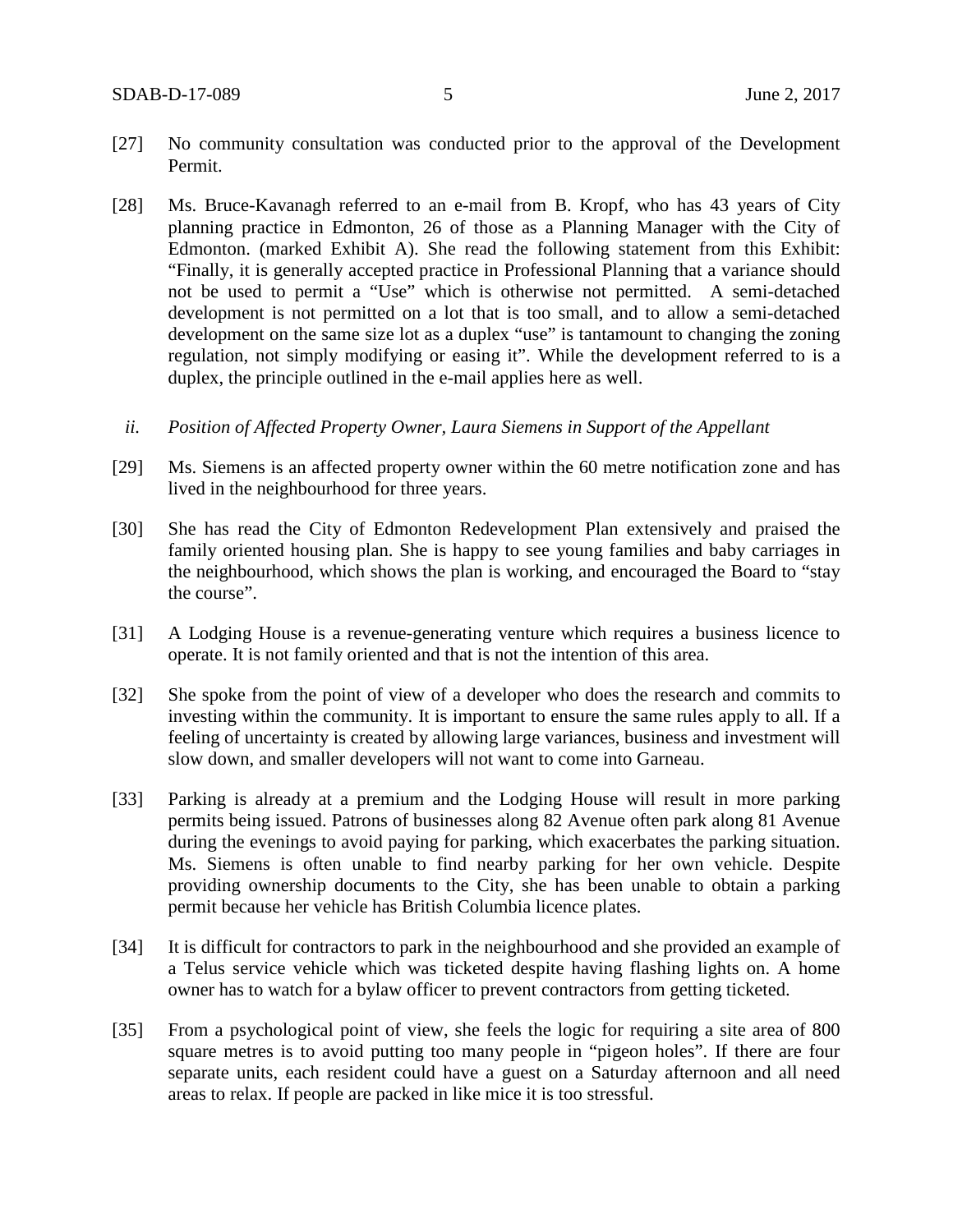- [36] She does not believe the back yard amenity area is adequate. There is not enough space for four sets of people wanting to enjoy the day. One person may want to listen to a radio while conversing with friends while someone else may want to have a quiet spot to sit and read. There is not enough personal bubble space and tenants will be pushed right up to neighbouring property lines.
- [37] The above are small things that affect the neighbouring residents but each one adds another layer of difficulty.
- *iii. Position of the Development Officer, Mr. K. Bacon*
- [38] Mr. Bacon confirmed that the Development Permit Application complies with all the *Edmonton Zoning Bylaw* requirements, other than the Site Area. There are no other approved congregate living facilities on this block.
- [39] The Development Officer then proceeded to answer questions from the Board.
- [40] The proposed development would have the same impact as a Single Detached House with a Secondary Suite. These are both Permitted Uses within the RF3 Small Scale Infill Development Zone and would require a Site Area of only 360 square metres and could allow six unrelated tenants. The proposed Site Area for this Lodging House is 404 square metres. The conditions of the permit allow for only four bedrooms with a maximum occupancy of six people.
- [41] Any rental situation is a business, and this point of concern is not limited to Lodging Houses.
- [42] In terms of being family oriented, he considered the advice to the Development Officer contained within the Garneau Area Redevelopment Plan regarding Discretionary Uses within the RF3 Small Scale Infill Development Zone. The proposed development preserves the Single Detached Housing form and has individual access to Grade and access to an at Grade outdoor amenity area (private rear yard). The development is completely compatible with the surroundings.
- [43] No community consultation was required as the required variance to the Site Area stems from the underlying RF3 Small Scale Infill Development Zone rather than the Mature Neighbourhood Overlay.
- [44] There is a hardship associated with this Site as there is no way to make the Site larger.
- [45] The *Edmonton Zoning Bylaw* does not regulate a required square footage for the amenity area. The proposed Lodging House, with conditions, would have the same impact on the neighbouring property owners as a permitted Single Detached House with a Secondary Suite.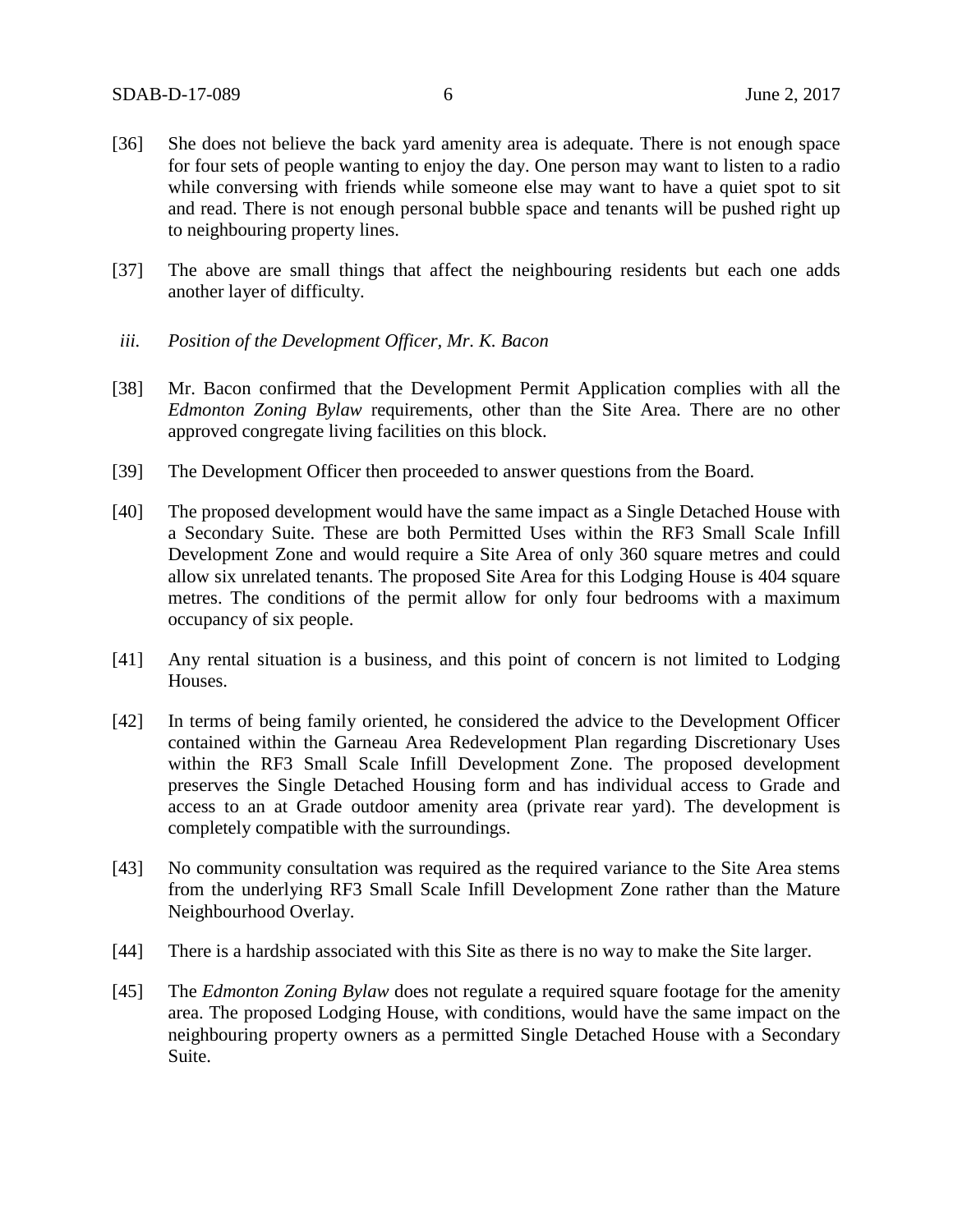- [46] The approved plans clearly show four bedrooms and doors have been removed from the re-labelled rooms. The permit has been conditioned appropriately and the owner will require a building permit followed up with a final inspection to ensure the development is up to code. Any complaints would be handled by Bylaw Enforcement.
- [47] The *Edmonton Zoning Bylaw* does not regulate the number of bathrooms. As long as the rest of the house is being used as conditioned, the bathrooms may remain.
- [48] In his view, the proposed development meets the definition of "Family Oriented Dwelling" as defined in Section 6.1(36) of the *Edmonton Zoning Bylaw.*
- [49] Future residential development, as referred to in Policy No. G1 and Policy 1.2 of the Garneau Area Redevelopment Plan, applies to any type of development that requires a permit. It could be a redevelopment of an existing building or a tear-down and reconstruction. When these policies were written both the built form and the Use were contemplated.
- *iv. Position of the Respondent, Mr. R. Lister*
- [50] Mr. Lister would like to provide some clarity about the history of the house.
- [51] The advertisement for 10 rooms was placed prior to the purchase of the home and was intended to act as a feeler to test out rental prospects. Only one reply was received in response to this ad.
- [52] He does not personally plan to live in the home and purchased it as a rental property. His intent was to generate some income by providing student housing. He wrongly assumed that everything was approved and he could legally rent out 10 suites. He is now taking steps to correct the issues.
- [53] The house is currently rented out to Mr. Lister's cousin who has sublet it to two of his children and various other relatives. There are currently eight renters in the house with two downstairs bedrooms, two main floor bedrooms and three upstairs bedrooms being occupied. He acknowledges that the two downstairs renters will have to move out and that at one point, there were ten renters in the property for approximately two months.
- [54] Parking will likely not be an issue as the property is in close walking and biking distance to the University of Alberta, so the tenants will not require vehicles.
- [55] There was some confusion as to the type of permit he should apply for. He did not apply for Single Family Housing with a Secondary Suite as there is no kitchen in the basement – only a wet bar. Also all the basement windows would have to be changed to meet safety codes. He intends to remove the doors from the basement rooms and revert the rooms back to living room and/or study areas.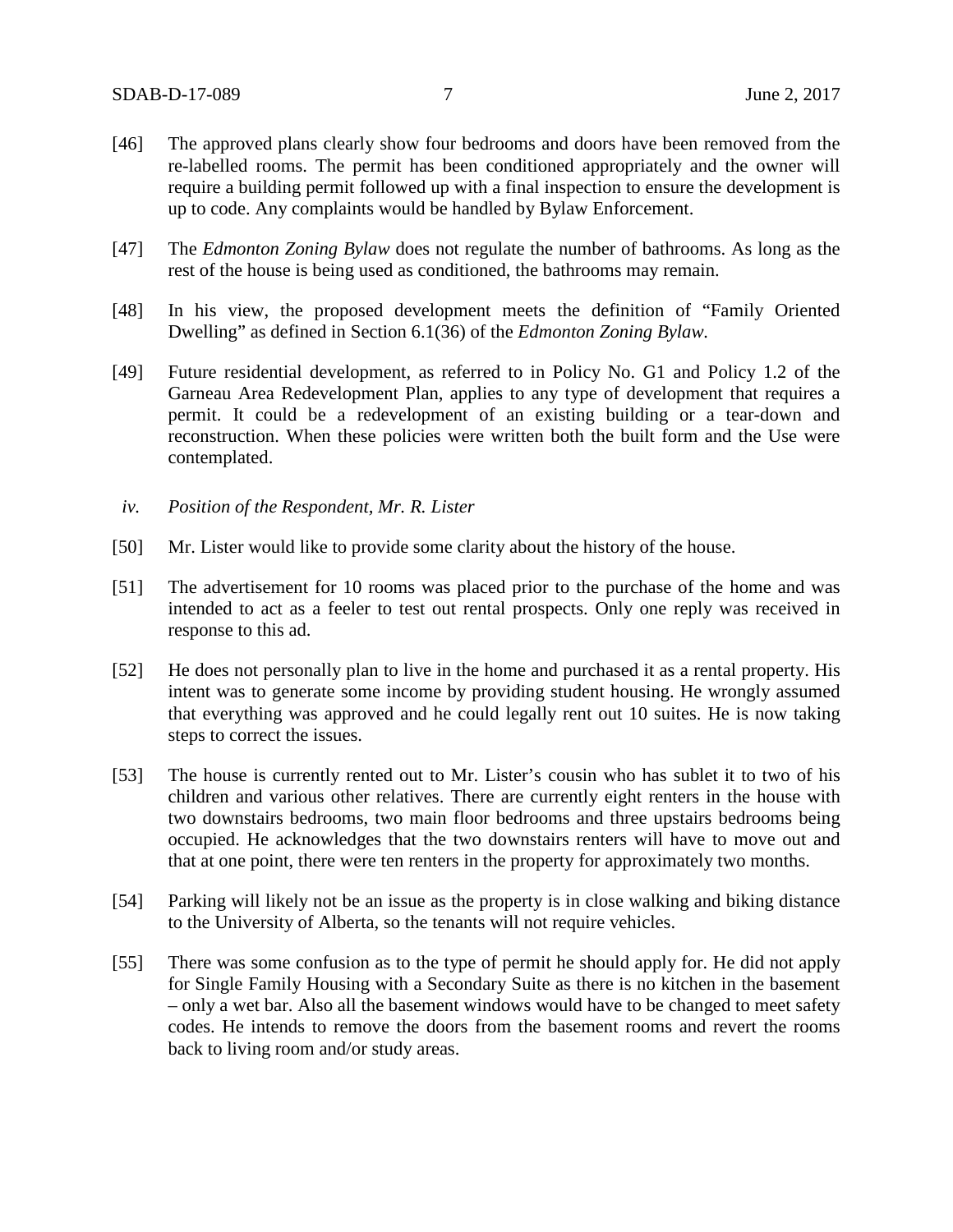- [56] There could be up to six unrelated people living within the house at any one time so he went ahead and applied to develop a Lodging House. His intent is to have only four bedrooms; he has no intention of turning this property into a rooming house for ten people.
- [57] Mr. Lister formerly resided in Summerside and there were four related adults and eight children living in his neighbour's house. He could rent this property out as a Single Family Dwelling and end up with 12 people living in the house.
- [58] He is not in partnership with the former owner and he is the sole owner of the property. The Development Permits were applied for prior to the sale of the house and he had no knowledge of these outstanding permits.
- [59] At the time of purchase, this property was newly renovated and he would like to maintain that level of quality. He does not want to deal with complaints from neighbours and will personally look after the upkeep including snow removal and lawn maintenance.
	- *v) Rebuttal of the Appellants*
- [60] The appellants declined the opportunity for rebuttal.

### **Decision**

[61] The appeal is ALLOWED and the decision of the Development Authority is REVOKED. The development is REFUSED.

#### **Reasons for Decision**

- [62] Lodging Houses are a Discretionary Use in the RF3 Small Scale Infill Development Zone. The Board must therefore consider whether the proposed discretionary development is (a) compatible with the surrounding neighbourhood, and (b) the variance in Site Coverage will not result in undue interference with the amenities of the neighbourhood, nor materially interfere with or affect the use, enjoyment or value of neighbouring parcels of land, pursuant to section 687(3)(d) of the *Municipal Government Act.*
- [63] In considering the compatibility with the area, the Board has found the following:
	- a) The evidence is inconclusive that there may or may not be legally existing Lodging Houses on the block and in the area, however the Development Officer, from their internal review, indicated that there were no other approved congregate living facilities on this block thus making this, if the Appeal was granted, the only approved congregate living facility on the block.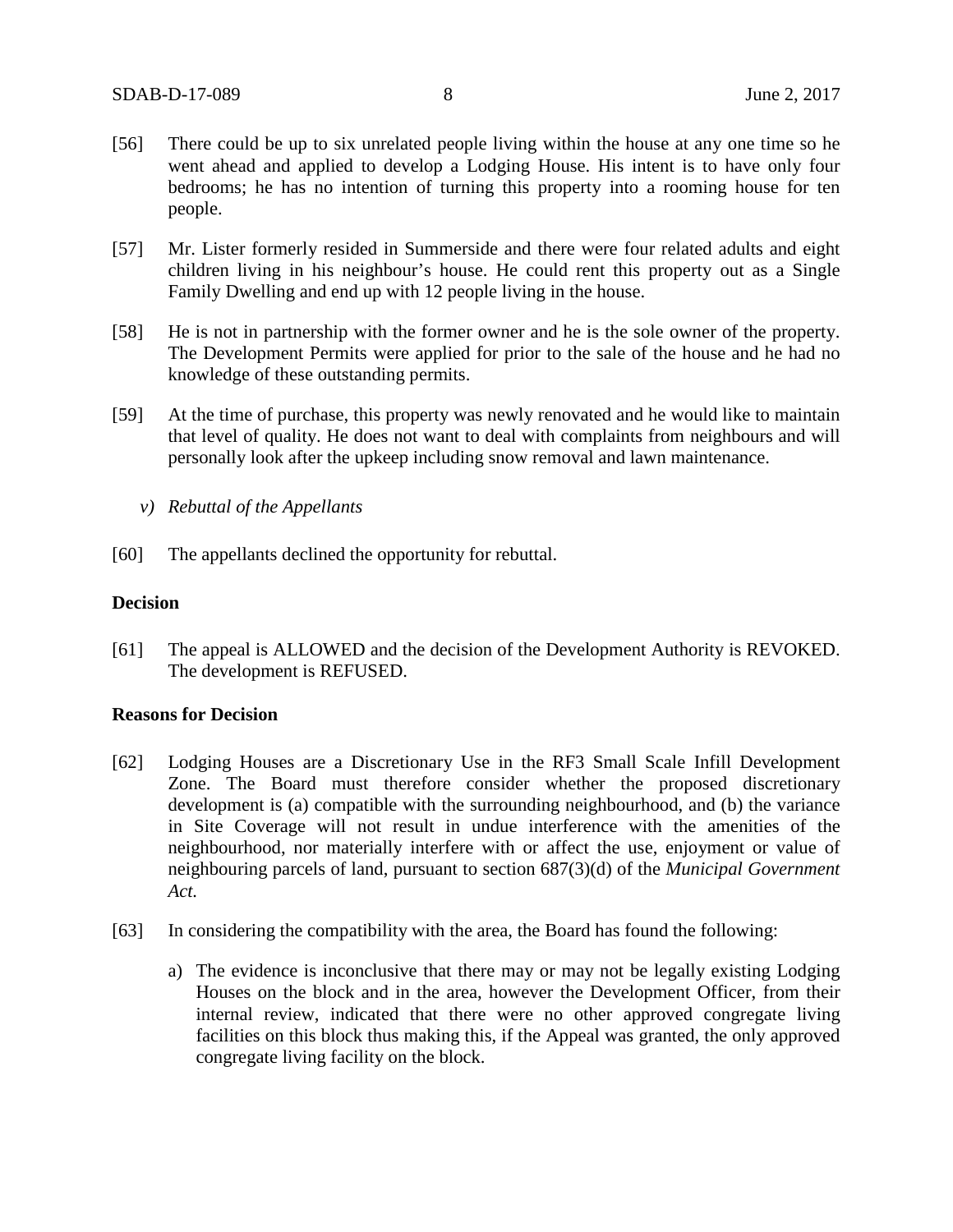- b) The Board did not rely on the previous plans for the development that indicated more bedrooms and bathrooms than would normally be associated with four sleeping units for a maximum of six unrelated residents but dealt with the application as applied for.
- c) The Board considered the Garneau Area Redevelopment Plan with its emphasis on family oriented housing when considering redevelopment of a site. Section 6.1(36) of the *Edmonton Zoning Bylaw* defines Family Oriented Dwellings as:

 **Family Oriented Dwelling** means a Dwelling suitable as a residence for a Household with children and meeting the following criteria:

- a. the lowest Storey of the Dwelling is no higher than the third Storey of the building;
- b. the Dwelling has two bedrooms or more, and the average number of bedrooms per Dwelling is not less than 2.25 for all such Dwellings in a development;
- c. the Dwelling has individual and private access to Grade, except that in the case of Stacked Row Housing access to Dwellings above the first Storey may be shared by two Dwellings; and in the case of Apartment Housing, access to Dwellings above the first Storey may be shared, provided that entrances to not more than six Dwellings are located on any one Storey or landing; and
- d. the Dwelling has direct access to a Private Outdoor Amenity Area;
- d) Upon review of the plans, the Board could not agree with the Development Officer's conclusion that this Lodging House meets the definition of a Family Oriented Dwelling.
- e) The Board heard, notwithstanding that there are no parking variances, that parking is stressed in the neighbourhood. On-street parking is restricted and resident parking permits are required. The more occupants at a specific address, the more parking passes are handed out and the Board finds that the proposed development will contribute to the stressed parking and would have a material impact on the neighbourhood.
- f) The Board received written submissions from two affected neighbours, one of whom appeared before the Board today, in support of the appeal. One of the Appellants is a directly adjacent neighbor and would be considered one of the most affected by this development. The Board accepts that the increased intensity of the Lodging House use indicated by the Appellant would have a material impact in the neighbourhood. The Board was also provided with eight further written letters supporting this appeal. No one, other than the Respondent, appeared in person and no written representations were received in support of this development.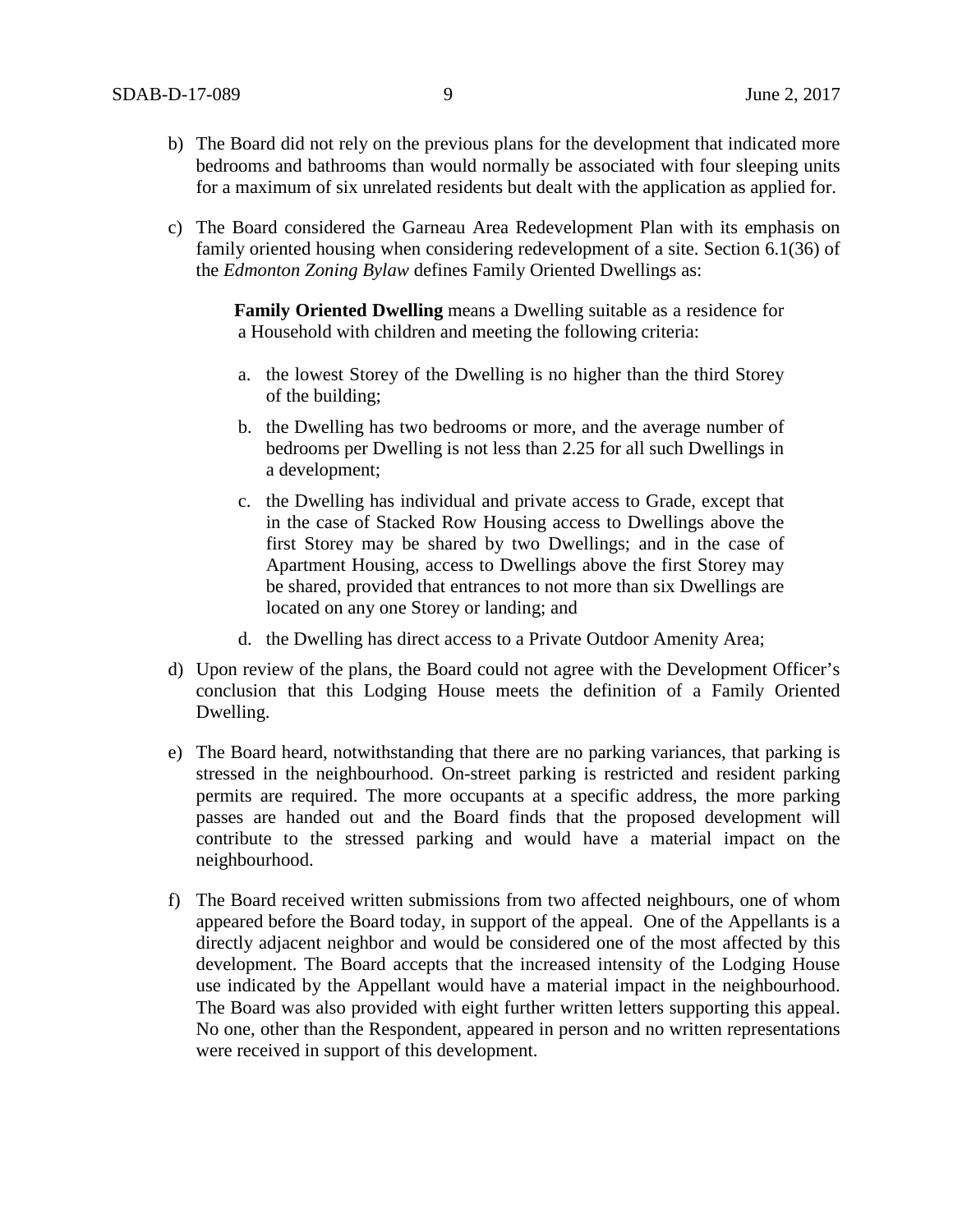- [64] In considering the requested variance in Site Area, the Board has found that:
	- a) The site is 404 square metres. The deficiency in the Site Area is 396 square metres. While this variance represents an almost 50% deficiency in the regulation, the Board did not consider the size of the variance but what impact there would be on the neighbourhood should this variance be granted.
	- b) The majority of sites on this block are all approximately the same size.
	- c) Notwithstanding that there is full compliance with all other zoning regulations and this development is built to look like a single family dwelling, the Board finds that the proposed use would create an increase in intensity of use by the occupants of the property given that there is the potential for up to six unrelated residents who may reside in this development.
	- d) Section 140.4(25)(b) of the *Edmonton Zoning Bylaw* states that a minimum of 200m2 of Site Area be provided for each sleeping unit in the Lodging House. With respect to this application, which is for four Sleeping Units, the minimum Site Area required would be 800m<sup>2</sup>. While a Lodging House is a listed Discretionary Use, it requires a minimum Site Area to provide for any increase of intensity in the use by ensuring the Site Area is sufficient to ensure that there is no impact on the neighbourhood. The smaller size of this Site does have an impact on the occupant's enjoyment of the property, due to the use of a more confined space on the property. Therefore, the Board has determined that a Lodging House on the smaller lot will have a negative impact on the community.
- [65] Under section 687(3)(a.1) of the *Municipal Government Act,* the Board must also comply with the statutory plans in effect. In the case of the subject development, the Garneau Area Redevelopment Plan (the "ARP") is applicable.
- [66] With respect to General Policy No. 1 and Policy 1.2 of the ARP, the Board does not accept the Development Officer's interpretation that Lodging Houses meet the objective of these policies, which focus on family oriented character and development. The polices state:

#### Policy Number G1

Future residential development in Garneau will, where possible, provide for a mix of unit types as defined by size, amenity space, and access and family oriented housing will be especially encouraged.

#### Policy Number 1.2

Future residential development in the area north of 87 Avenue and south of Whyte Avenue will be encouraged to be compatible with existing structures in the following ways: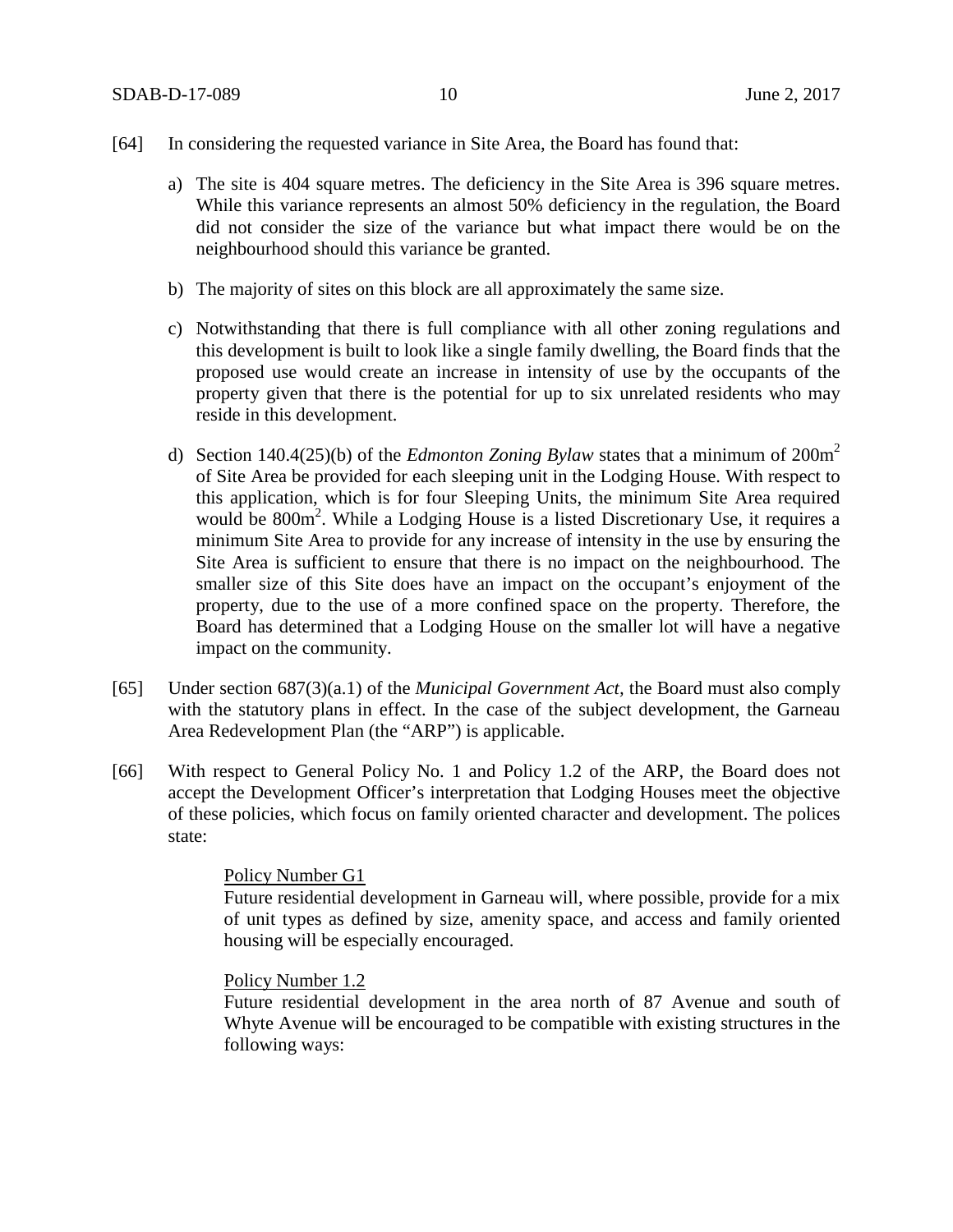- i) Be family oriented.
- ii) Be low rise structures
- iii) Will be compatible with the siting, grade elevations, height, building types and materials characteristic of surrounding single detached development.

The Board agrees with the Development Officer that the two policies deal not only with built form but also to Use. It is the increase in intensity of Use that the Board has determined to have a material impact on the neighbourhood.

- [67] Although the Board acknowledges that a Lodging House provides for "a mix of unit types" in the area as per Policy Number G1, the Board also finds that based on the information presented and for the reasons set out in paragraph 63, the proposed development is not "family oriented housing". Given that Policy Number 1.2 also stresses that future residential development in this area "be family oriented", the Board finds that the ARP has placed an emphasis on family oriented development, and that the proposed Lodging House is not compatible with this policy.
- [68] The Board finds that the proposed development will unduly interfere with the amenities of the neighbourhood and will materially interfere with or affect the use, enjoyment or value of neighbouring parcels of land.

Vincent Laberge, Presiding Officer Subdivision and Development Appeal Board

**Board Members Present** Ms. P. Jones; Ms. N. Hack; Mr. J. Kindrake; Ms. G. Harris